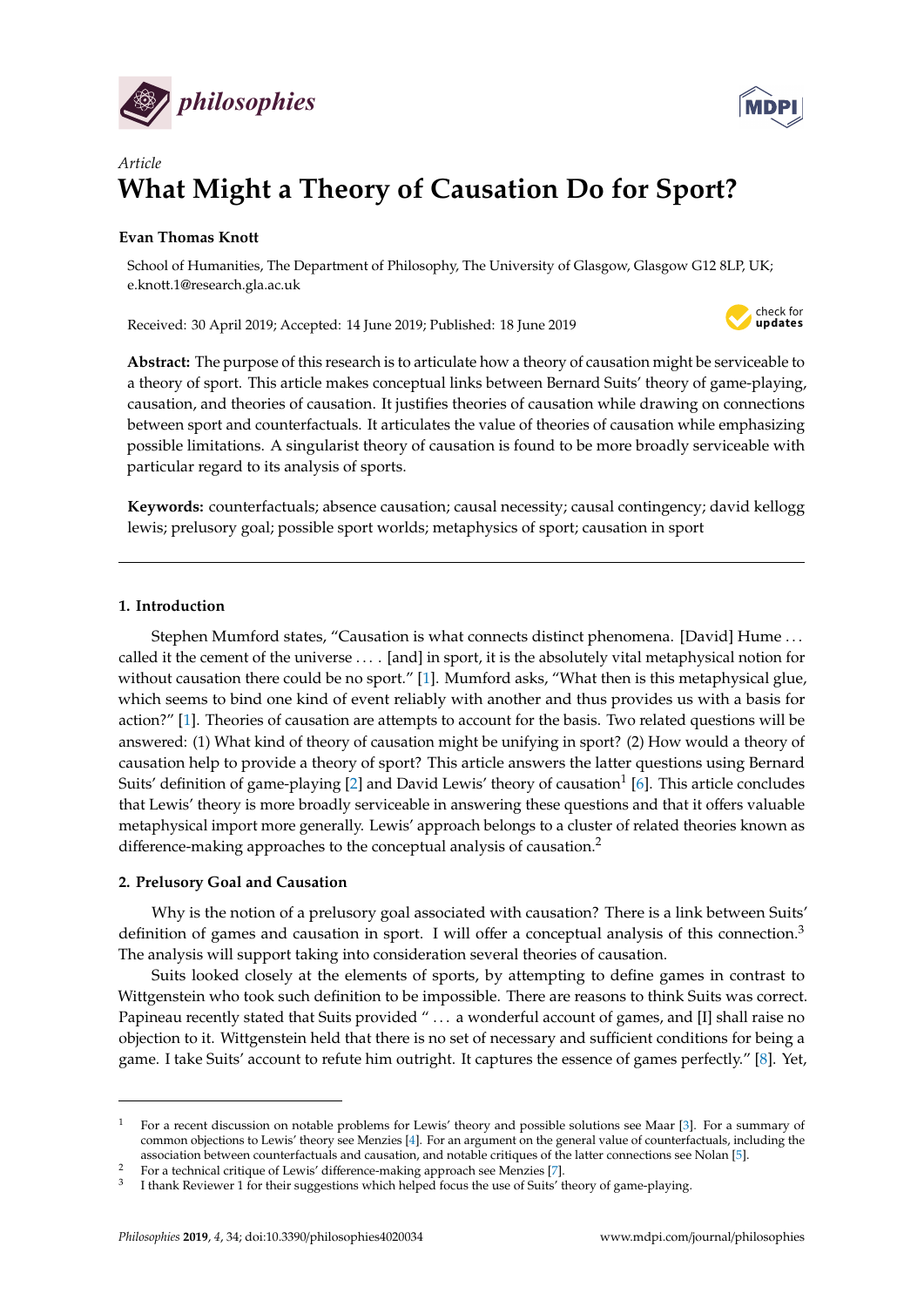there are any number of critiques of Suits' account, including Papineau's own response.<sup>4</sup> Moreover, on Suits' account of sports as games, "sport is the unnecessary attempt to overcome unnecessary obstacles" [\[8\]](#page-10-1), or the voluntary attempt to overcome unnecessary obstacles to achieve some goal. Sport can be construed as a kind of goal-oriented activity. Suits first treats sports as simply that sub-class of games that involve physical skills and offers a definition of game-playing [\[8\]](#page-10-1). Suits later revised the view below, and yet sport remained a goal-oriented activity [\[15\]](#page-10-4).

**Theorem 1.** *To play a game is to attempt to achieve a specific state of a*ff*airs [prelusory goal], using only means permitted by rules [lusory means], where the rules prohibit use of more e*ffi*cient in favour of less e*ffi*cient means [constitutive rules], and where the rules are accepted just because they make possible such activity [lusory attitude]* [\[8\]](#page-10-1).

Upon further analysis, the participants of sports accept the rules, which function to permit or prohibit physical actions, which are oriented towards achieving the goal(s) of the sport. Yet, there are discussions in the literature about the possible need to break rules.<sup>5</sup> Furthermore, participants achieve the prelusory goal through physical means. Yet, exceptions apply where there is seemingly no prelusory goal.<sup>6</sup> That said, Suits' account is laden with causal concepts. Mumford notes, "The competitor in sport is aiming to cause some distinct outcome . . . [and] aims to cause some event or state of affairs through their bodily movements . . . " [\[1\]](#page-9-0). Furthermore, from a practical standpoint, rugby union uses the notion of materiality when analyzing, among other things, referee decision-making (e.g., Did Red 3's action(s) have a material effect on Blue 7?).<sup>7</sup> I take these latter points as good reasons for introducing several theories of causation for further consideration.<sup>8</sup>

Sports are goal-oriented. In addition, where events appear to repeat themselves, as they do in sports, there is an increased motivation to engage with imaginative exercises such as developing *alternative antecedent conditions* for the purpose of obtaining better future results [\[18\]](#page-10-5). Conceptually, thinking *counterfactually* can be associated with the prelusory goal. Moreover, the prelusory goal is an important notion in what follows, and I will use football as my primary illustration. The prelusory goal stated immediately below is not intended to be exhaustive, but it is sufficiently comprehensive enough for the purposes to follow. In football, the prelusory goal involves achieving a higher score than the opposing team. The prelusory goal is to direct the ball into the opponent's net while preventing the same on one's own net.

## **3. Theories of Causation**

I have argued that Suits' account of sports as games employs causal concepts and that counterfactuals might interrelate. A theory of causation could then interrelate with Suits' account because causal concepts already do. A theory of causation that is apt at handling counterfactuals might add value by improving understanding of causal concepts employed in thinking about the prelusory goal. I will go on to argue that Lewis' theory has the potential to achieve the latter. Before doing so, I will note the causal theories on offer and the conceptual level of interest in what follows.

<sup>4</sup> For an analysis of Suits' prelusory goal and lusory means, see Schneider [\[9\]](#page-10-6). For a response to Kreider's objections to formalism and non-formalism see Royce [\[10\]](#page-10-7). To understand how Suits' later work on play undermines the earlier definitional project of games, see Morgan [\[11\]](#page-10-8). For objections to Suits' notion of utopia as the ideal existence of game playing, see Thomson [\[12\]](#page-10-9), Kretchmar [\[13\]](#page-10-10), and Holowchak [\[14\]](#page-10-11).

<sup>5</sup> See Royce [\[16\]](#page-10-12) for a recent argument in favour of this position.

See Hurka [\[17\]](#page-10-13) for a discussion on the exceptions and Suits' revised account of games.

<sup>7</sup> I thank Reviewer 2 for this insight.

<sup>8</sup> If there is any doubt about the value of causation, Mumford also states, "Suppose there were no causation. Then anything could follow anything else. And then [for instance] when one kicks a football, instead of it moving in a direction roughly 180 degrees to the kick, it could do something else completely, such as evaporate. Or it might do nothing at all. Action [in sport] would then have no point. Its outcomes would be entirely unpredictable: and sport could not then be." [\[1\]](#page-9-0).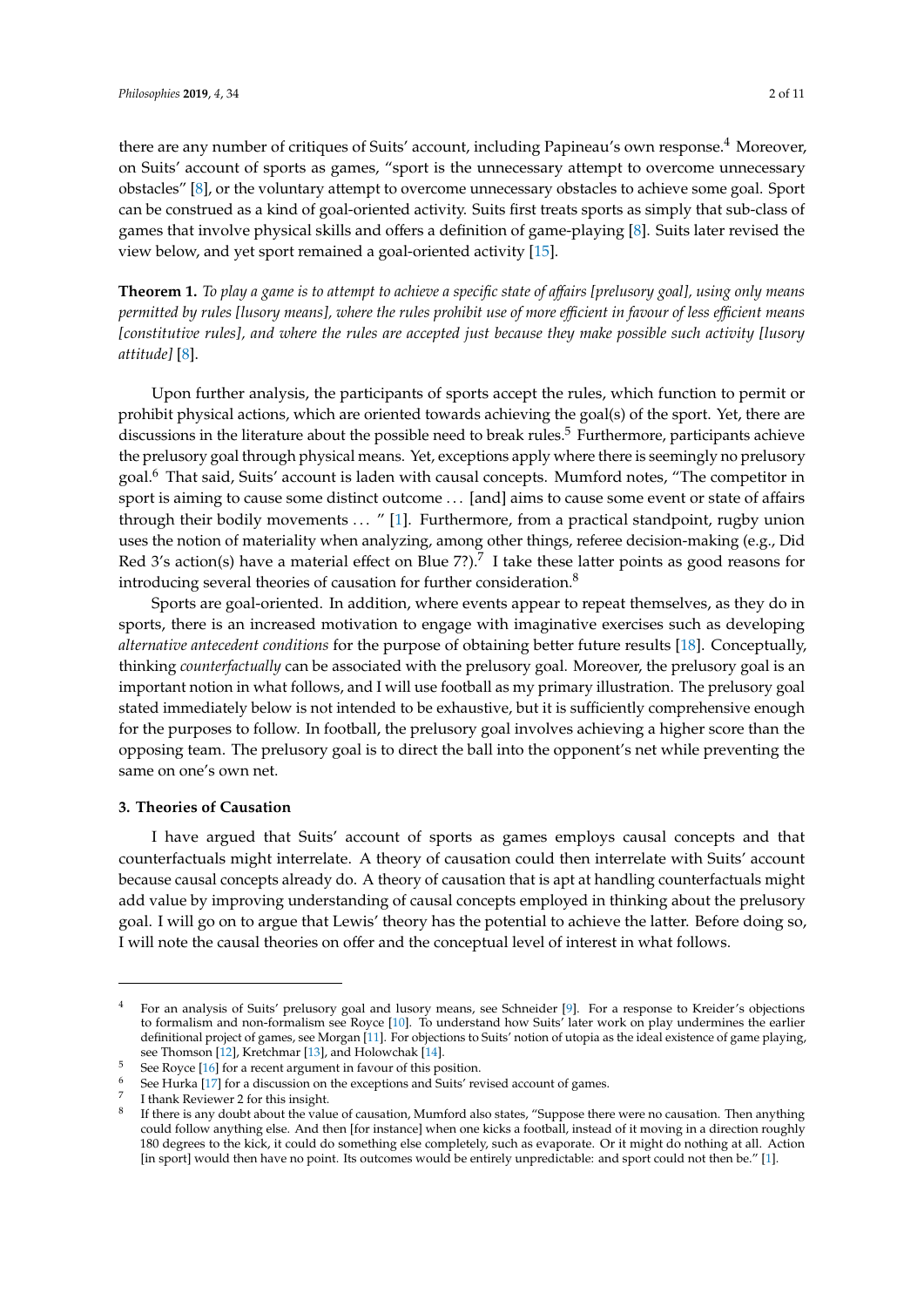An account of, approach to, or theory of causation involves defining, logicizing, modeling, or offering an explanation or understanding of causation. I am assuming that the theories of causation under discussion below are metaphysical apparatuses, conceptually engineered for various purposes some of which I have mentioned immediately above. My target is the conceptual level of analysis and assessing the merits of each theory in that respect. I am developing upon the cognitive aspects of causation and how theories of causation interrelate in understanding causation in sport.

In sum, sports can be conceived of as, among other things, causal activities, and a good theory of sport would capture that assumption or otherwise remain consistent with it. The best way forward when explicating causation involves referring to the developed theories of causation and then seeking out the possible value for sport. Moreover, offering an argument in favour of an elected theory of causation entails advocating the import of other metaphysical concepts. The same was true of causal concepts, which were implied in Suits' definition. There are three concepts that are associated with the recent and historical development of theories of causation. The three concepts are *causal necessity, causal contingency,* and *absent causes* or *omissions*. I will offer examples of each. If it is conceptually useful, such notions may also be referred to as *causal necessity in sport*, *causal contingency in sport*, *absent causes in sport*, and so on.

In cricket, when the batsman is caught out, but also knocks the bail off as they strike, it makes sense to refer to this as *causal overdetermination*: the player being out is overdetermined by more than one sufficient cause. This would be a token case of causal necessity. Likewise, it is reasonable to state: *had* there been one less cause, the player would still have been out. Moreover, in football, it is reasonable to construe a scored goal as causally contingent on a deliberate and preceding action of some player. If the player actually heads the ball into the net unfettered, the effect of scoring a goal is contingent on the player as the cause. One can appropriately ask, what if the player did not direct the ball into the net? It follows, the team would not have been awarded that particular goal.

The causal concepts employed above are analysable using counterfactuals. The "had" or "what if" are the kinds of alternative antecedent conditions that signal the use of counterfactuals in this context. By *counterfactual* or counter-to-the-actual in the context of this article, I mean something that did not happen. The counterfactual is introduced as an alternative antecedent to the actual world of events. Furthermore, the third concept is absence causation, and I propose that it is presently best understood using counterfactuals.<sup>9</sup> For example, had a referee exhibited better judgment (an absent cause), a particular goal would not have been scored.

Counterfactuals are normative in sports analyses. They are implied in sports commentary (e.g., Blue Team would have won if Blue 7 was not injured by Red 3), coaching strategy (e.g., Blue 7 would have scored that point on Red Team), reflections by athletes post-competition, and so on. In football, the use of the term missed opportunities implies a *what if* or *had* or counterfactual. Generally, if one is justified in assuming that counterfactuals are commonplace in sport, then one could be motivated to discipline those imaginings with an additional but relevant metaphysics suitable for analyses of sports, especially when the counterfactuals are associated with or directly concern causal claims. This is one sense in which a theory of causation might be serviceable to sport.

To analyse what any of the various theories of causation might do for sport, but which among them might be unifying, one first needs to understand the variants on offer; and what they might tell us about causation if anything. The standard approaches to causation include *generalist theories of causation* (e.g., the Regularity Theory or the RT), *singularist theories of causation* (e.g., Lewis' counterfactual theory of causation), *probabilistic theories of causation* (hereafter, *probabilistic approaches*), *causal process theories* (or *causal process approaches*), and *agency interventionist theories* (hereafter, *agency approaches*).

<sup>9</sup> See Dowe [\[19\]](#page-10-14) for an argument in favour of this position and see Mumford [\[20\]](#page-10-15) for an opposing view.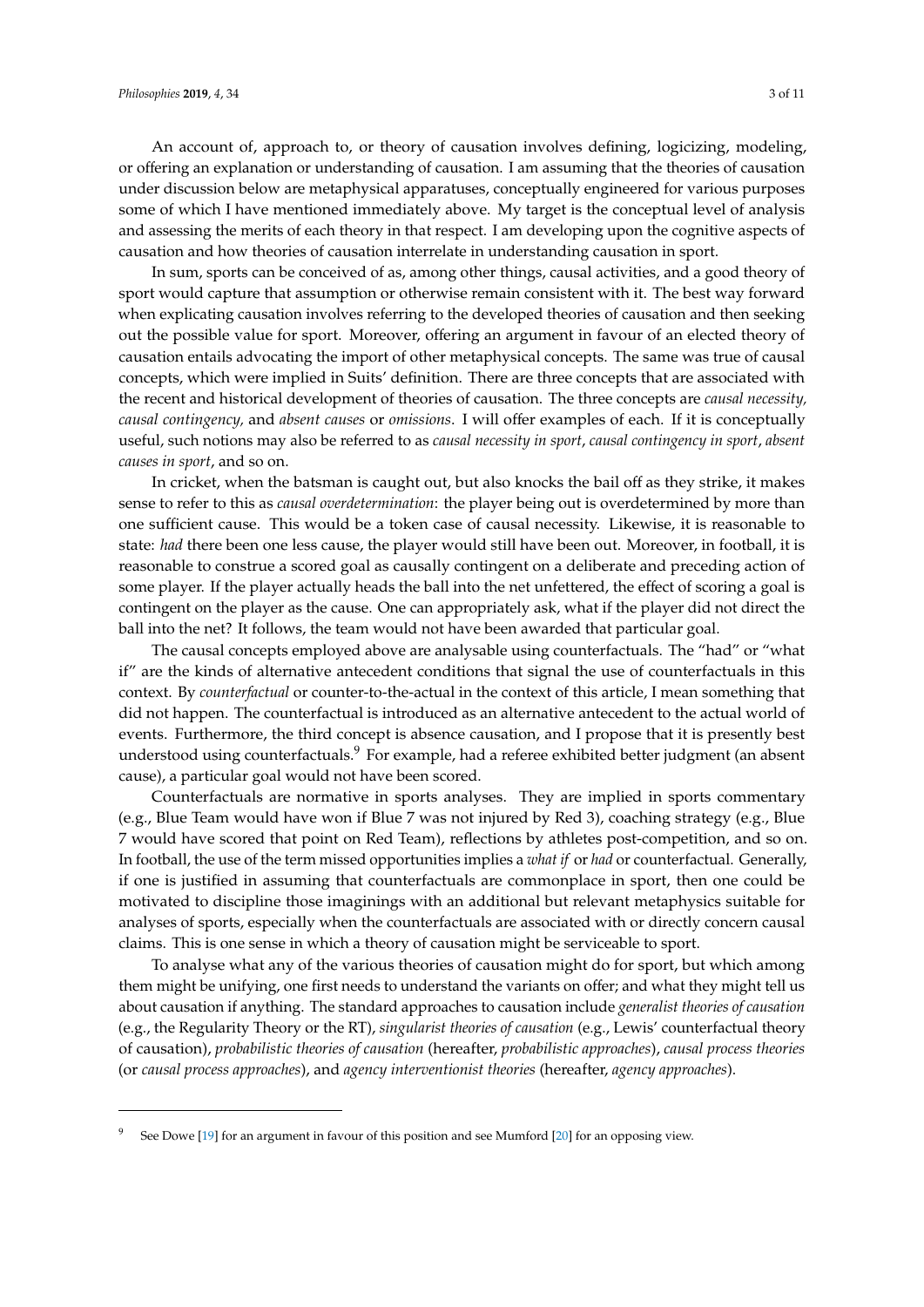#### **4. Possible Limitations**

I will begin by arguing that the agency, causal process, and probabilistic approaches are inadequate to the task of this article's aim. The purpose is to identify a possible unifying theory of causation for sport and one that best supports or connects with what was previously set out with Suits' definition. I will then explore how the RT and Lewis' account, which are often put in opposition to each other, might be useful. Moreover, there are two general problems raised for agency approaches, which are the anthropocentric problem and the issue of circularity. Before outlining why those are possible issues for applying agency approaches to sport, I will offer a definition of causation on this account:

**Theorem 2.** *If c causes e, then if c were to be manipulated in the right way, there would be an associated change in e* [\[21\]](#page-10-16).

This approach addresses the associations between causes and effects through a mediating manipulation concept. In a more developed account, manipulation is characterized as an intervention. One concern is that this proposal excludes things that humans cannot manipulate. That general concern is not enough to rule the proposed definition out, because causation in sport involves human activities, and one can accept such anthropocentricism for intrinsically humanly defined activities. In addition, the more interesting causes in sport analyses will be of the manipulatable type.

The other concern is that an appeal to manipulation as a kind of causal concept to understand causation requires applying one kind of causal language to explicate another, i.e., there is epistemic circularity. A possible workaround might involve construing manipulation without causal concepts, and one such attempt involves introducing the further notion agency. In the revised view, an agent has implicit awareness of causes and their associated effects. If an athlete causes a goal, then if the athlete were to make such and such interventions on the ball, the ball would go in the net. However, further theoretical problems ensue. An athlete may be able to rely on their awareness of associations for localized interventions, but what about knock-on-effects or effects that are distant from their cause?

Suppose a basketball ball is thrown and bounces off the rim. How would agency play an explanatory role in subsequent bounces of the ball? One way of addressing these latter questions is to propose that an agent projects a similar agency to the basketball rim, which then supports the implicit awareness of causes and their associated effects [\[21\]](#page-10-16). Yet, is that proposal generally true of human nature or does it appear to project agency with an ad hoc basis? If the basketball ball happens to bounce predictably off the rim to the backboard, does a subsequent ball movement follow from a projected agency on to the backboard? This same question should be raised where the agent had made no intervention. Moreover, how could agency control for the confounding variables in the analysis of sports? For example, assuming that they are not the one doing the scoring, how does agency support knowing that Blue 7 causes Blue Team to score more often in light of the possible confounding variables?

One can raise concerns about how the agency approaches handle complicated cases of association between cause and effect. Does it then seem appropriate to rely on agency in causally complicated or even causally complex cases? The agency "approaches . . . [which] stress the connection between manipulation and causation [,] have been [most] popular within experimentally oriented disciplines ... " [\[21\]](#page-10-16). Unlike the experimental context, sports cannot be re-run in a laboratory, to experimentally measure the possible causal relationships. Given that competitive sports lack the possibility of experimental objectivity, there is a prima facie reason that the agency approaches to causation are not going to be broadly serviceable to the goals of this essay. An agent will implicitly understand causation, but to what extent is that basis formally useful for the needs of sport analyses? I had proposed looking for a theory of causation that might be unifying and one that helps provide a theory of sport. In any case, an elected causal theory ought to accommodate or remain consistent with introducing alternative antecedent conditions in light of the analysis of Suits' account.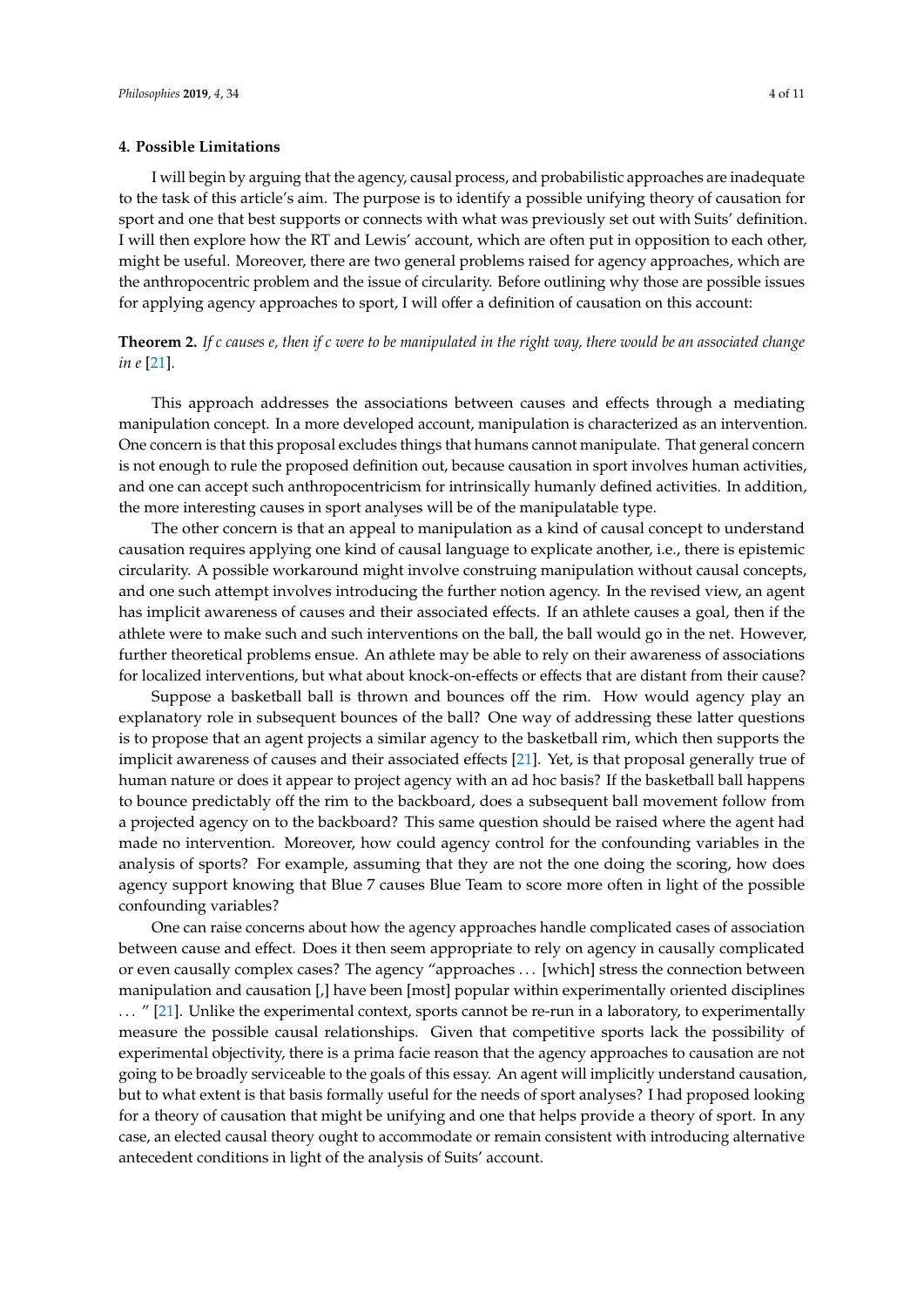What might significantly matter in the quest for a potentially unifying theory of causation, is an account that supports counterfactuals, which takes one beyond the immediate actual world of events and causes. The latter implies the use of broader causal possibilities, which is supported by Lewis' approach. One of the virtues of Lewis' approach is that it could accommodate the exploration of possible worlds beyond the actual world of causes in sport—a kind of virtual understanding of causation. There is a motivation for this approach: Analyses will not be limited to accounting for the actual world of sport, but they will go beyond actual causation to absence causation. The latter associations are applicable to goal-oriented activities. Generally, it may be that the agency approaches are consistent with difference-making approaches to causation in sport, or that a particular agency approach and difference-making account can be combined in some hybrid model. I am not going to address the latter possibilities.

Before proceeding to probabilistic approaches, I will note that it is tenable that causal process approaches and some of the associated theories are reducible to one of the other theories of causation being discussed here. The general idea of a causal process approach is that any facts about causation as a relation between events obtain only on account of more basic facts about causal processes and interactions. Causal processes are the world-lines of objects, exhibiting some characteristic(s) essential for causation [\[22\]](#page-10-17). Therefore, causal processes and interactions are more fundamental than causal relations between events, and, " . . . [if] causation can be understood in terms of [these more basic] causal processes and interactions ... [then] the 'appropriate relations' [which will be used to define them, will] tend to be counterfactual dependence, chance raising, or lawful sequence ... " [\[22\]](#page-10-17). In terms of what has been stated in this article thus far, counterfactual dependence is captured by Lewis' approach, and the notion of chance raising by some suitable probabilistic approach, and lawful sequence by the RT. Moreover, one of the important accounts associated with causal process approaches is Wesley Salmon's mechanistic approach [\[23\]](#page-10-18), which takes "[a] causal processes [as having] the capacity to transmit marks, namely various sorts of signals or information." [\[22\]](#page-10-17). However, Salmon abandons all probability, and the account fails to accommodate absent causes [\[22\]](#page-10-17), which are normative and explanatory, as previously shown above. How can there "be [actual] mechanisms linking non-existent [or non-actual] entities [?]" [\[22\]](#page-10-17). For example, the absence of a key player Blue 7 could be viewed as explanatorily useful for assessing a win or a loss for Red Team or Blue Team. Yet, in Salmon's account, there is no mechanism that links the non-existent causes to the actual events.

A probabilistic approach would be useful for informing analyses of some kinds of causes or perhaps even identifying or realizing specific causes. In addition, I am not proposing the desertion of mechanistic or probabilistic theories of causation, which, when successfully applied to sport, would obviously be serviceable to understanding aspects of causation in sport. Yet, probabilistic accounts suffer from an obvious shortcoming. A probabilistic account of causation can be stated as follows:

# **Theorem 3.** *Probabilistic Dependencies—normally when c causes e the former raises or lowers the probability of the latter* [\[24\]](#page-10-19).

In other words, causes raise or lower the probability of their effects. Yet, the general concern for invoking probabilities alone applies to sport. Let us assume the following: *Some C's raise the probability of E's*. For instance, some kinds of players would seemingly raise the probability of their team scoring points. There will be instances or counterexamples where the same kinds of players lower the probability of the same team scoring. Without the underlying and accompanying mechanism spelled out for possibilities, probability says nothing about what we take to be the actual cause of the points scored. If Blue 7 raises the probability of their team scoring, then *why*? There are cases where one wants more than probabilistic statements. Notably, "probabilistic theories [ultimately] flounder because they admit counterexamples and because they fail to accommodate the important connection between causality and physical mechanisms." [\[24\]](#page-10-19). In addition, it is safe to state that, "an account that seeks to characterize or analyse causality just in terms of probabilistic dependencies, or just in terms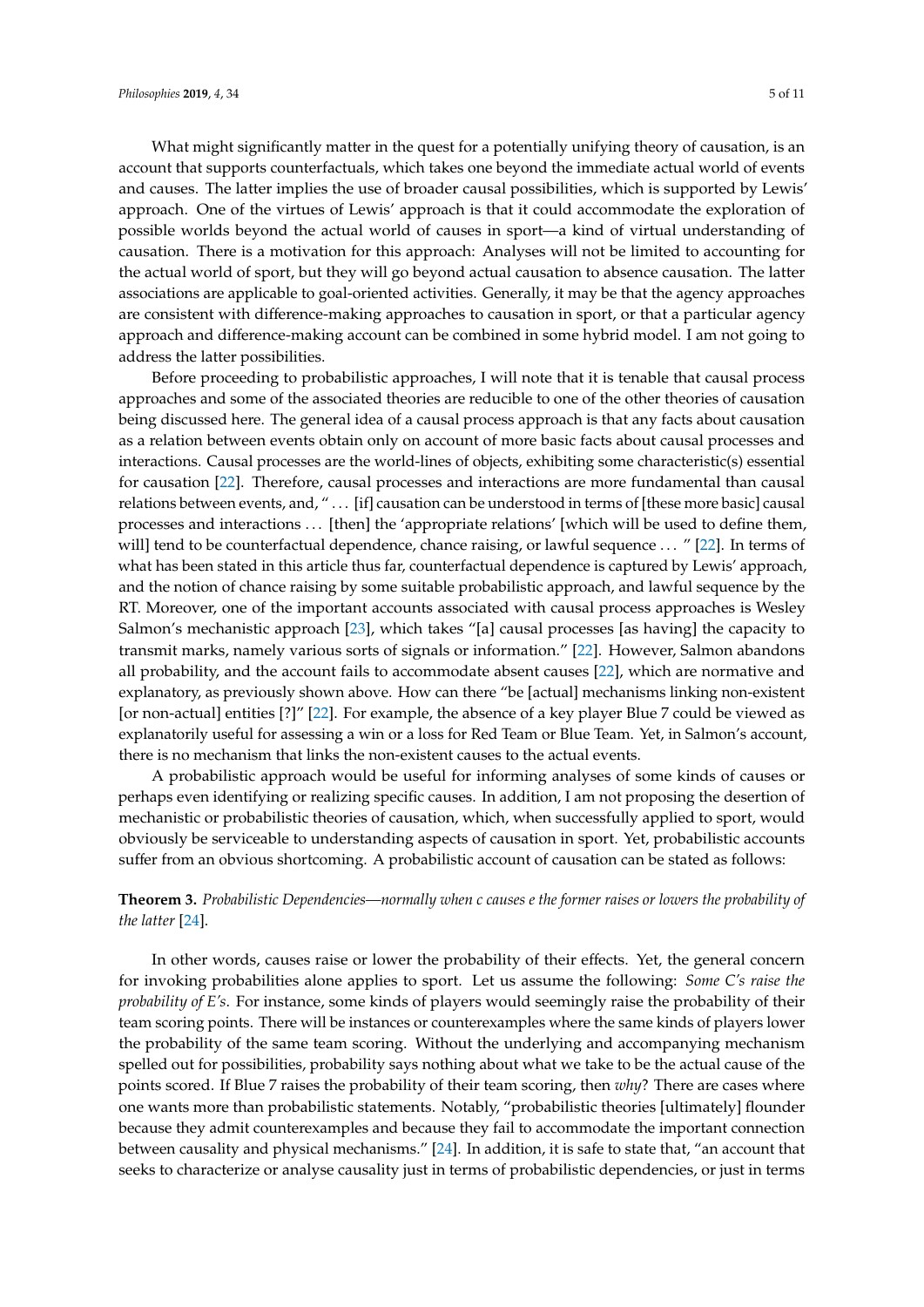of physical mechanisms, will be inadequate." [\[24\]](#page-10-19). More is needed for each account or perhaps the theoretical approaches can be combined in some other way.

One solution to the theoretical conflicts that arise between competing accounts of causation might be to adopt some kind of pluralist view of causal theories or even to abandon all reference between theories of causation and the actual world itself [\[25\]](#page-10-20). The assumption that there is no actual correspondence, between any of the theories of causation and the world, may dissolve some conflicts about which theory best accounts for the causal nature of some target phenomena. Yet, any radical proposal could raise further philosophical grievances and concerns, likely exasperate theoretical issues, and/or may simply lead to a generally impoverished metaphysics about causes in sport.

### **5. The Value of Di**ff**erence-Making Approaches to Causation in Sport**

David Lewis provided a kind of singularist theory of causation broad enough that it could be applicable to sport. Articulating the use of Lewis' approach to the analysis of causes in sport entails advocating that adherents to that view become counterfactualists in a much stronger sense than that in which they might already be. By *counterfactualist*, I mean that one believes that knowledge can be derived from counterfactual thinking. In the sense being discussed here, that knowledge concerns causation in sport. Lewis initially defines causation with the associated counterfactual dependence as follows:

**Theorem 4.** *Where c and e are two distinct possible events, e causally depends on c if and only if, if c were to occur e would occur; and if c were not to occur e would not occur* [\[4\]](#page-9-3).

On the assumption that counterfactual thinking is already employed in sport, I argue for the application of Lewis' approach, which entails structuring those assumed imaginings. I argue that Lewis' approach might be unifying for sport, in so far as counterfactuals, which interrelate with absent causes, can be broadly utilized in thought experiments for the analyses of sports.

Concerning the two remaining theories yet discussed, they are sometimes set up in contention. The Humean generalist theory of causation (the RT) can be taken to be at odds with the Lewisian singular theory of causation. I am not supposing that they are ultimately irreconcilable. Conceptually, it is practical to apply the notion of law-like regularities to sport, and specifically, to instances that could be spelled out in terms of physical laws. For instance, projectile motions in sport are captured or understood through physical laws. Yet, not everything causal in the analysis of sport will be captured by the generalist's account, which is a requirement of the RT.

The issue I will dwell on concerns the impracticality of the RT's broad application to sport. When attempting to vindicate the invariant use of a generalist theory of causation for sport, there will be difficulties fitting all cases of causation into the logic of the generalist framework, which states: *All A's are B's*. <sup>10</sup> It simply is not the case that all causation in sport can be put in this form. For the RT, all instances of causation in sport would need to be invariant in the sense that B-events necessarily, or always follow, or are constantly associated with, or conjoined with A-events as follows:

**Theorem 5.** *c causes e if and only if it is the case that c temporally precedes e, and all type-C events are always followed by Type-E events* [\[3\]](#page-9-2).

Let us test the generalist's model with an example. Take, for instance, George Weah's 1996 goal against Verona. Under the RT, one would have to look at other instances of goals to know if George Weah caused the specific goal. There are instances of causation where generally similar events should be irrelevant. It would be useful to make this distinction broadly clear ontologically because what

 $10$  In this context, either A-events and C-events or B-events and E-events are equivalent notations.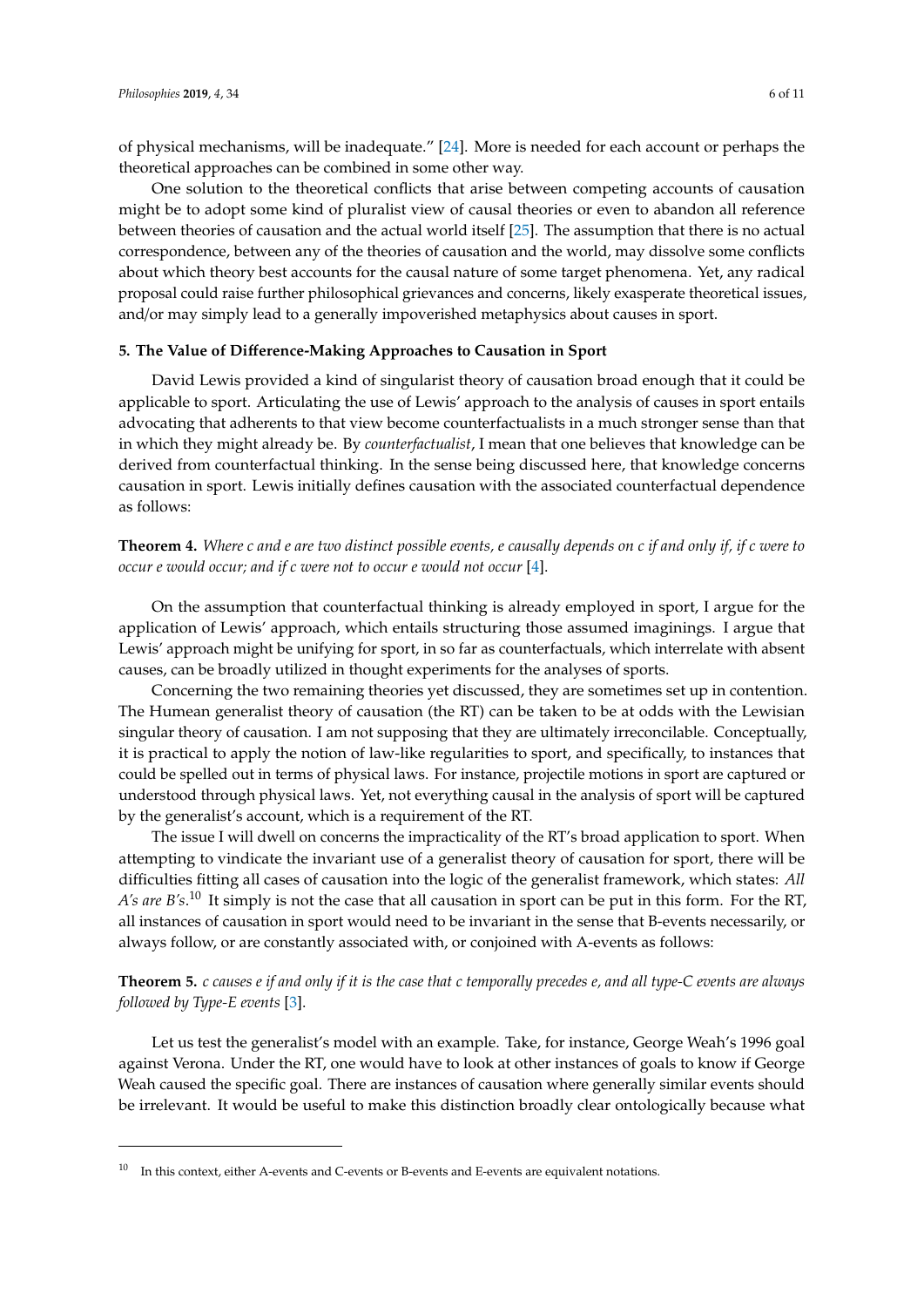value a generalist theory of causation does not offer in understanding causes in sport is important for identifying what a singularist theory of causation might be able to do for sport more generally.

One can think of the world of sports as a subset of the social world, all of which is a subset of the physical world. However, just because a generalist theory can be seen to, conceptually speaking, range over all of these sets (e.g., physical laws apply to all sets) it does not follow that a generalist theory can do all the conceptual work related to all instances of causation among the sets. This leaves open a conceptual space for Lewis' theory to be serviceable. This is another way to state that more causal theories are needed than the RT. Moreover, if the RT could account for all instances of causation, then counterfactuals could still be supported by such laws. A physical law can be used to predict or explain what-if such and such happened as much as it explains what actually happens. Conceptually, one can imagine building out possible worlds based on full knowledge of the physical laws as they pertain to sport and all relevant levels of analyses of the sets. Yet, one cannot presently achieve the latter, epistemically speaking, or for other reasons it might not be possible, which again creates a space for a singularist theory of causation to offer understanding and insight.

In the application of Lewis' account to follow, I would characterize the inquiry as targeting the individual and/or collective level of analysis of causation in sport. At that conceptual level, there are complex features, which are not, at this present state of knowledge, immediately amenable to the RT's interpretation of causation. We cannot apply physical laws to account for all or even most of these features of sport. In addition, one may try to utilize robust tendencies from psychology or sociology (e.g., social laws), but even the best examples of propensities do not fit the RT's *All A's are B's* formulation. A statistical law takes the form *Some portion of A's are B's*, which is not typically if ever understood as causation. Moreover, there would be in retrospect of many professional sporting events, an attempt to identify causes that have more weight or bearing on a specific win or loss. Yet, conceivably, such analyses would not be carried out using general causation. Understanding causation in this latter sense is more amenable to Lewis' theory, but in particular with respect to absence causation.

A straightforward way to introduce absent causes into causal analyses is either as *causation by prevention*, *causation by double-prevention*, or *causation by omission* [\[26\]](#page-10-21).<sup>11</sup> I will focus exclusively on the latter. I will suppose the following case of omission: *c actually causes e; but, if a happens, then e does not.* What is implicit in this case of omission, and makes for an additional cause of *e* (conceptually) is the counterfactual: *had a happened, it would have or might have prevented e*. Under a deterministic framing, the reading would be: *had a happened, it would have necessarily prevented e*.

These formulations might be viewed as problematic for a natural ontology, which supposes some correspondence with the actual world's nature, but they are not problematic in that one sense, in so far as they are assumed in a thought experiment. A counterfactual thought experiment, about an alternative sport scenario or outcome, is not bound to actuality, but it can engage with a variety of causal possibilities, of which, absence causation is an example. The appropriateness of a supposed thought experiment is a notable concern, and specifically whether it is disciplined, reasonable, or otherwise satisfies as a good, rational, but not too speculative reconstruction of the sport, which is supported by the right facts in the right way. From the standpoint of a skilled analyser of sport, a thought experiment can yield better and more accurate conclusions about the reasonable possibilities one can appropriately conjecture using counterfactuals.

For instance, it is safe to say that good professional-level coaching will involve evaluating the wins and losses (especially the losses) by thinking about what might or what would have been the case if the relevant causes had been different. One way that these counterfactual analyses could proceed involves adding possible causes and then imagining the possible effects of achieving the prelusory goal. A similar strategy could be to subtract actual causes away and then likewise imagine the outcomes.

<sup>11</sup> Both *causation by prevention* and *causation by double-prevention* are kinds of *causation by omission* for Paul [\[26\]](#page-10-21). Paul also uses the notion of *causation by omission* to refer to a specific instance [\[26\]](#page-10-21), which is how I am using the terms.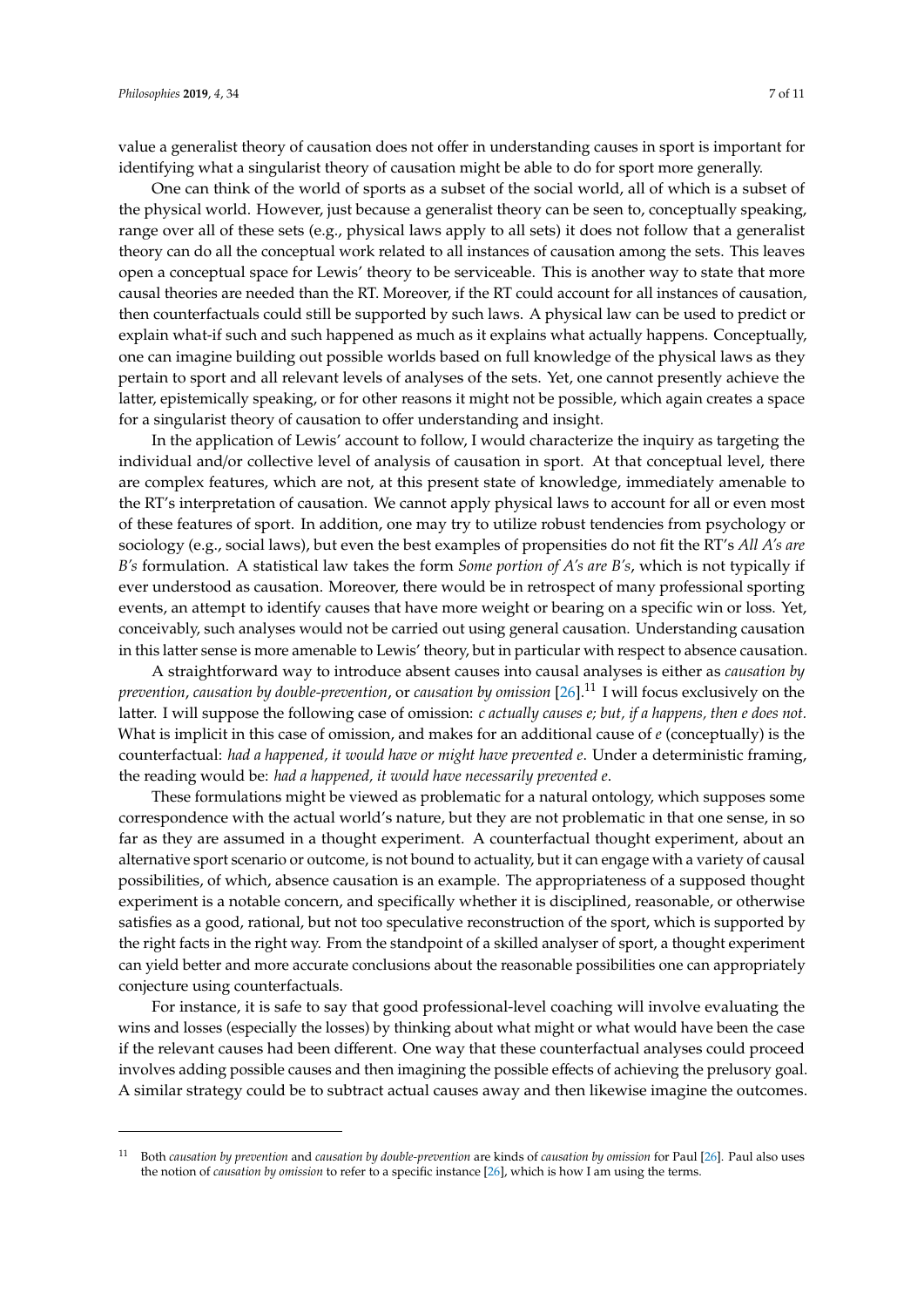Yet, absent causes are not necessarily part of the actual world of events. However, they can be made relevant to analysis. If I am late for work, a normative explanation could be that my bus never arrived. The omitted cause is the bus. Likewise, if Blue Team lost the game, it could be explained by the absence of the key player Blue 7. An explanation is not necessarily limited to the actual gameplay.

For illustrative purposes in football, let us suppose the following case: the referee actually causes the loss of the game for Orange Team, because of a decision that benefits Green Team. Let us further suppose that the decision is a bad call and also leads to a successful penalty kick. If it is helpful, let us suppose that this is the World Cup, where penalty kicks more often end in success. This is a sample case where poor judgment explains the loss of the game for Orange Team. Let us assume it is reasonable to speculate that the following holds true at the end of the game: had a member of Orange Team not been called for a penalty, which caused a subsequent penalty kick, then consequently, the winning goal would not have been scored by a member of Green Team. The actual goal is not guaranteed before it happens, but if it does occur, the referee's poor judgment will be seen as the cause of the unwarranted opportunity.

Continuing this line of thought, the absent cause can be straightforwardly identified. The referee is normally expected to make reasonable and accurate judgments and not to inappropriately award advantages. The referee fails to do the latter, and another way of re-stating the latter is to express that good decision making by the referee can help a team win the game, and in its absence, bad judgment can cause, determine, or contribute notably to a loss. One could also state, in a stricter analysis that remains closest to the actual world of causes, that only a bad decision caused the match to be lost, full stop. However, the latter construal overlooks the associated analysis for obtaining the prelusory goal.

To achieve the prelusory goal in reflection, one needs to import the cause *good decision making* to form the relevant thought experiment, i.e., the relevant absent cause has explanatory significance in light of the prelusory goal. In this sense, the counterfactual is a kind of conceptual go-between, which allows assessment of the factors that determine whether one team achieves or fails to achieve certain ends when conceptualizing causes aimed at achieving the prelusory goal. The referee's decisions can be seen as the more weighty cause in the penalty kick scenario.

In the illustration above, the cause, which is the false perception of a foul is actually present with its effect which is the loss of the game. The relevant counterfactual, more simply stated, is as follows: Had good judgment been the case (*a*), the Green Team's winning that particular win would have been prevented (*e*)*—no bad call, no-win* (or not that specific win). This singular cause is taken to be more essential among the various causes one could elect to explore. One might object that bad calls are just part of the game. Assuming that this is so, let us explore another nearby world in light of that view.

Another way of construing things from above is to state that, what it takes to win a football match, is not to elicit false judgments by referees at a critical time. If so, the player's ability to not do something is also part of the actual causal landscape with respect to the prelusory goal. Again, the cause could be stated non-counterfactually: a member of Orange Team exhibited poor judgment, causing a false perception by the referee, thus causing the loss of the game for their team. Yet, in retrospect of the actual loss, one must subtract away the actual cause *bad judgment*, and make it absent, in order to reconstruct events more favourably. The richer explanation involves a counterfactual anyway. There are two plausible counterfactual readings for the absence of good decision making, in Lewis' account, where I take Proposition 1 to be the more appropriate construal based on Suits' lusory means:

**Proposition 1.** Where *the referee's bad decision (c)* and *the winning goal (e)* are two distinct possible events, e causally depends on c if and only if, if c were to occur e would occur; and if c were not to occur e would not occur.

**Proposition 2.** Where *the player's bad decision (c)* and *the winning goal (e)* are two distinct possible events, e causally depends on c if and only if, if c were to occur e would occur; and if c were not to occur e would not occur.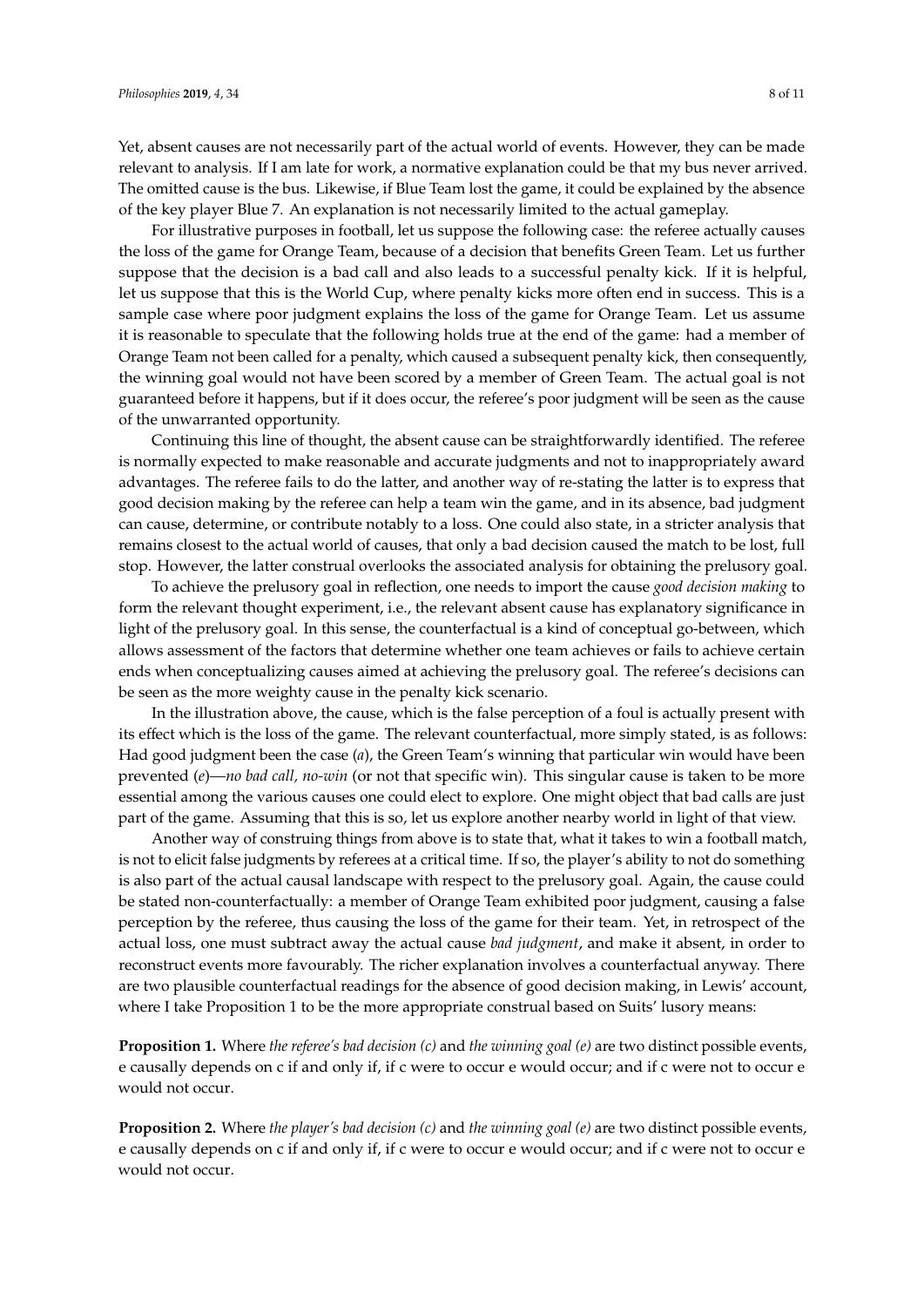What is important to address at this juncture of the counterfactual analysis is further thought that Orange Team could have just lost the game anyway. However, in contrast to guaranteeing a win, a particular loss is connected with a particular referee's bad decision. In a different possible world where the referee makes a normatively good call, events can still unfold unfavourably for Orange Team. However, in the thought experiment above, I have assumed an illustrative case that constrains the possible variables. My point in doing so was to provide a clear example, and a contrastive view to the RT, rather than to oversimplify sports more generally. In short, where the referee makes the same bad call, and Green Team goes on to win anyway by some other means, a different *possible sport world* from the one I have stipulated above is being employed.

The RT, as is, would lead to an impoverished analysis. Lewis' singularist theory of causation is more amenable to the evaluation of causes in sports. Lewis' theory is apt at handling absent causes, which can be made important for understanding the events that precede the wins or losses of games. In most conceptually developed sports, such as football, which I assume here as a paradigm case, the analyser of events will also want to understand the larger terrain of causation, in light of the prelusory goal or just because sport is goal-oriented.

Generalizing, for a theory of causation to be serviceable to the conceptual analysis of sport, it should accommodate counterfactuals in the senses discussed above or remain consistent with that possible normative use. In contrast to the view being advocated, a dispositionalist's view maintains that "[the] regularity theory and the counterfactual theory are judged merely to describe phenomena that follow from real causal connections. They are attempts to avoid acknowledging the reality of causal necessity [\[20\]](#page-10-15)." Importantly, there are no contenders that provide an alternative to Lewis' theory, although the *causal modelling approach* does seek to formalize it by " . . . establish[ing] interconnections between causal relationships on the one hand, and regularities, counterfactuals, interventions, and probabilities on the other ... " [\[27\]](#page-10-22). This approach links theorems and may be applicable to sport. Moreover, Lewis' theory has the potential to be unifying in sport, not only because it can support absent causes, and how the latter can be shown to conceptually function in thought experiments with respect to the prelusory goal, but because Lewis' theory can support the analysis of singular causation more generally. Moreover, Lewis' metaphysics assumes law-like regularities or laws of nature as the basis of a possible world [\[6\]](#page-10-0), and the revised theory is consistent with the use of probabilities [\[28\]](#page-10-23). Lewis' view can accommodate many types of causal claims that may be used in sport. Last, Lewis' more developed account bears some resemblance to Salmon's approach, where "Causation as a pattern of influence is similar to the idea that a causal process entails transmitting a mark." [\[3\]](#page-9-2). Lewis later defines the pattern of influence as follows:

**Theorem 6.** *Where* c *and* e *are distinct events,* c *influences* e *if and only if there is a substantial range of* c*1,* c*2,* . . . *of di*ff*erent not-too-distant alterations of* c *(including the actual alteration of* c*) and there is a range of* e*1,* e*2,* . . . *of alterations of* e*, at least some of which di*ff*er, such that if* c*1 had occurred,* e*1 would have occurred, and if* c*2 had occurred, e2 would have occurred, and so on* [\[4\]](#page-9-3).

In the revised account, Lewis' establishes a "pattern of counterfactual dependence of whether, when, and how on whether, when, and how  $( . . .)$  C causes E  $\ldots$  [if and only if] there is a chain of stepwise influence from C to E." [\[3\]](#page-9-2). In addition, "under this amendment[,] we are in [a] good position to say that there are different degrees of causal influence . . . " [\[3\]](#page-9-2). which is likewise serviceable to analysis in sport. Lewis claimed that the revised theory was better at handling specific cases of pre-emption [\[4\]](#page-9-3). For example, suppose that there is a well-placed corner kick and two teammates happen to both be in a scoring position such that if one misses the goal another would have scored. Lewis' original theory cannot explain the judgment that the first player was the actual cause of the goal. There is no dependence between the player and their goal since if they missed heading the ball in the net, the goal would have been scored anyway. In other words, there is no counterfactual dependence for defining the causal relationship between the player and the goal that they are causally responsible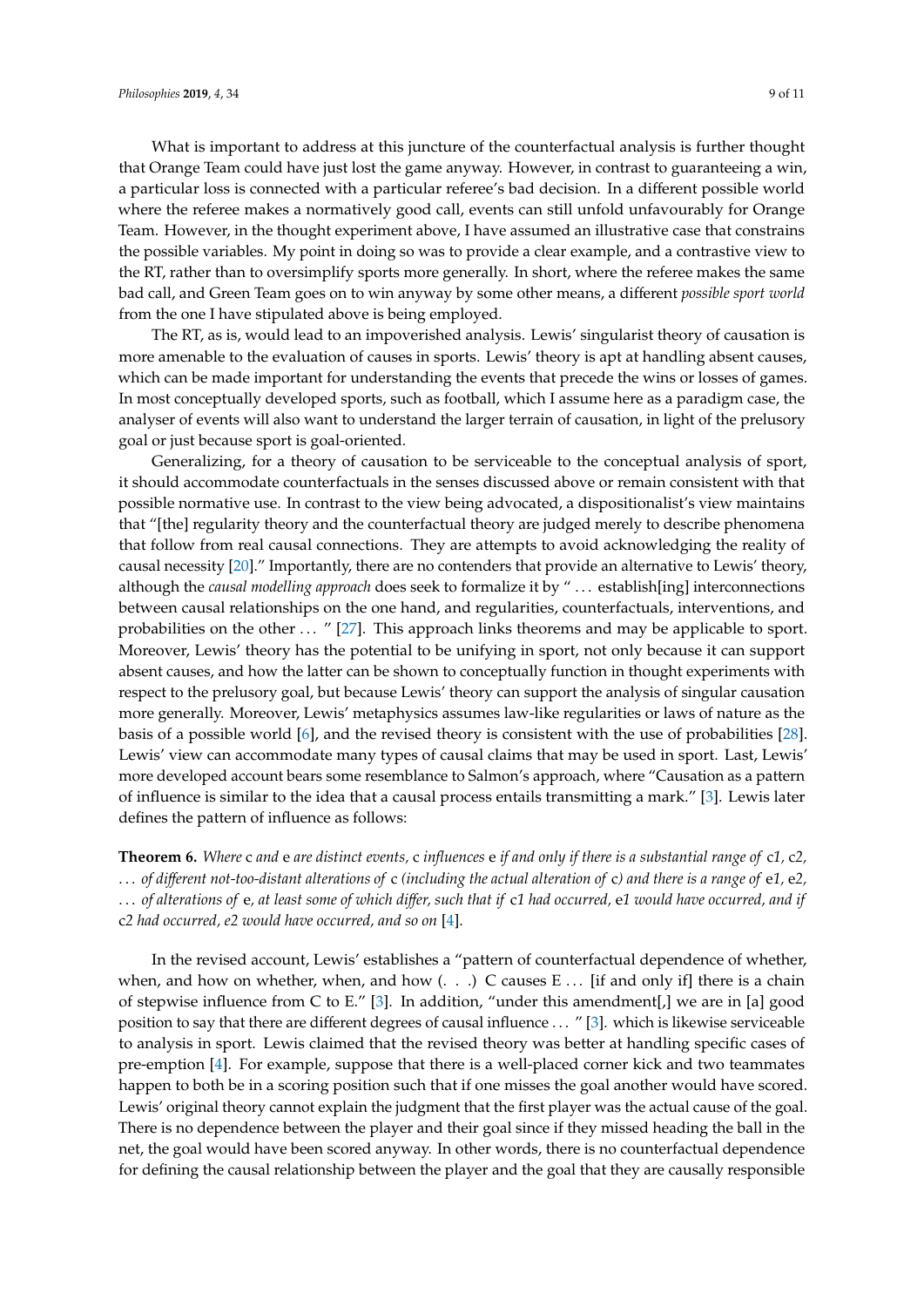for. In the revised theory, if the first player's physical actions are slightly different (e.g., the ball is a little higher and their position is different) while holding fixed the second player's physical actions, we find that the goal is different too. However, if we make similar alternations to the second player's physical actions while holding the first player's fixed, we find the goal is the same. The dependence between the player and their goal is more well defined in Lewis' revised account.

## **6. Conclusions**

Mumford states, "Sport typically involves notions of winning and losing, based on some comparative measure: [for instance,] who scored more goals ... [and it] . . . makes sense to reward winners ... on the ground[s] that ... [they] are causally responsible for the outcomes that are produced. Hence, the goal scorer is congratulated only because they caused the goal  $\ldots$  " [\[1\]](#page-9-0). Causation is relevant to sport and several theories of causation are shown to be connected with the analyses of sports. However, the Regularity Theory requires a problematic construal of many instances of causation in sport. Yet, associating causation with counterfactuals and embedding that proposal in an appropriate singularist theory of causation is broadly serviceable to sport. One theoretical upshot of Lewis' counterfactual theory of causation is made clear. Lewis' theory is particularly apt at handling absence causation, which is shown to play a useful role in the analyses of sports. In such analyses, counterfactuals support a kind of virtual understanding of causation by allowing for engagement with a larger conceptual space of possible causes in sport. Engaging with a broader conceptual space has practical application in planning for as many events as possible including non-events, and for good practices regarding player development and team preparation.<sup>12</sup> In addition, as this article can improve understanding of causal responsibility it might support new insights into the debate about the role of chance in sport.<sup>13</sup> Some might think it is better to be prepared than lucky. In player evaluation, it is useful to know whether success is attributed more to chance or causal responsibility. In addition, causation in sport is interlinked with philosophical views on bodily movement in sports.<sup>14</sup> Hence, further insights might be supported in the latter area of sport philosophy. Last, concerns over risks, dangers, safety [\[32\]](#page-10-24), and injuries in sport are all possible candidates for counterfactual analyses.

**Funding:** I would like to thank the Scottish Graduate School for Arts & Humanities and the Arts & Humanities Research Council for the Doctoral Training Partnership and the associated opportunities.

**Acknowledgments:** I would like to thank Stephan Leuenberger and Neil McDonnell at the University of Glasgow for helping me prepare to write this article. I would like to thank the two anonymous reviewers for helpful comments in revising this article. I would like to thank Emily Ryall at the University of Gloucestershire for the encouragement and opportunity to write this article.

**Conflicts of Interest:** The author declares no conflict of interest.

#### **References**

- <span id="page-9-0"></span>1. Mumford, S. Metaphysics and Sport. In *Routledge Handbook of Philosophy of Sport*; Routledge: New York, NY, USA, 2015.
- <span id="page-9-1"></span>2. Suits, B. *The Grasshopper: Games, Life, and Utopia*; University of Toronto Press: Toronto, ON, Canada, 1978; p. 41.
- <span id="page-9-2"></span>3. Maar, A.; Applying, D.K. Lewis's Counterfactual Theory of Causation to the Philosophy of Historiography. *J. Philos. Hist.* **2016**, *10*, 349–369. [\[CrossRef\]](http://dx.doi.org/10.1163/18722636-12341349)
- <span id="page-9-3"></span>4. Counterfactual Theories of Causation. Stanford Encyclopedia of Philosophy [Online]. 2014. Available online: https://plato.stanford.edu/entries/[causation-counterfactual](https://plato.stanford.edu/entries/causation-counterfactual/)/ (accessed on 15 April 2019).

<sup>&</sup>lt;sup>12</sup> I thank Reviewer 2 for their insights as an active rugby union coach and former match official.<br><sup>13</sup> See Breivik [29] and De Wachter [30] for opposing views on chance in sport

See Breivik [\[29\]](#page-10-25) and De Wachter [\[30\]](#page-10-26) for opposing views on chance in sport.

 $^{14}$  See Breivik [\[31\]](#page-10-27) on the philosophy of bodily movement in sport.